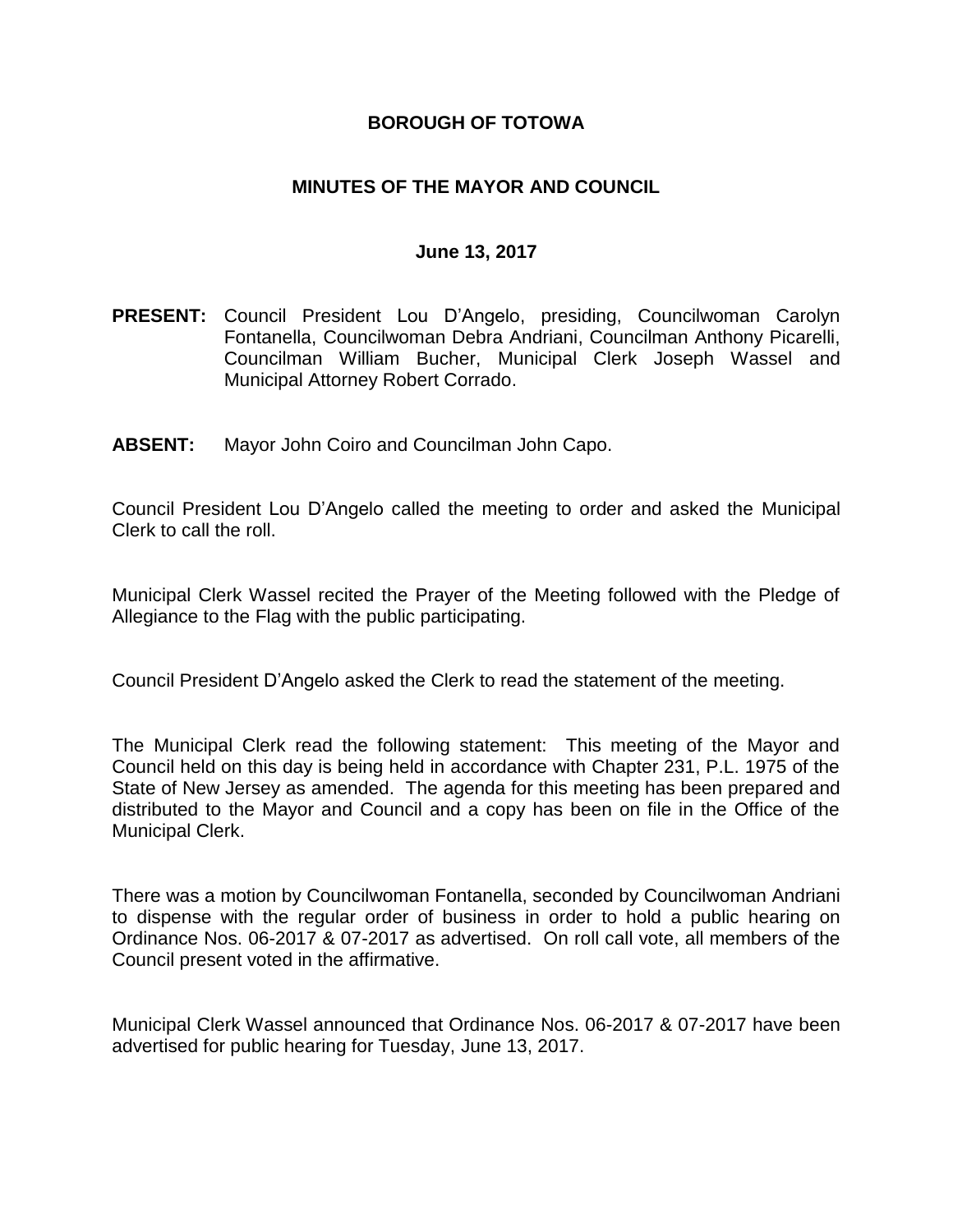Municipal Clerk Wassel read the legal notice and the title of Ordinance No. 06-2017.

There was a motion by Councilwoman Fontanella, seconded by Councilwoman Andriani to open the public hearing. On roll call vote, all members of the Council present voted in the affirmative.

Council President D'Angelo asked if any citizens wished to be heard on Ordinance No. 06-2017.

CITIZENS HEARD:

There were no citizens who wished to be heard.

There was a motion by Councilwoman Fontanella, seconded by Councilwoman Andriani to close the public hearing. On roll call vote, all members of the Council present voted in the affirmative.

Municipal Clerk Wassel read Ordinance No. 06-2017 by title:

## **ORDINANCE NO. 06-2017**

### **CAPITAL ORDINANCE APPROPRIATING THE SUM OF \$640,000 FOR VARIOUS CAPITAL ACQUISITIONS AND IMPROVEMENTS TO BE UNDERTAKEN BY THE BOROUGH OF TOTOWA AND TO APPROPRIATE \$640,000 FROM THE CAPITAL IMPROVEMENT FUND**

There was a motion by Councilwoman Fontanella, seconded by Councilwoman Andriani to adopt Ordinance No. 06-2017 on second and final reading. On roll call vote, all members of the Council present voted in the affirmative.

Municipal Clerk Wassel read the legal notice and the title of Ordinance No. 07-2017.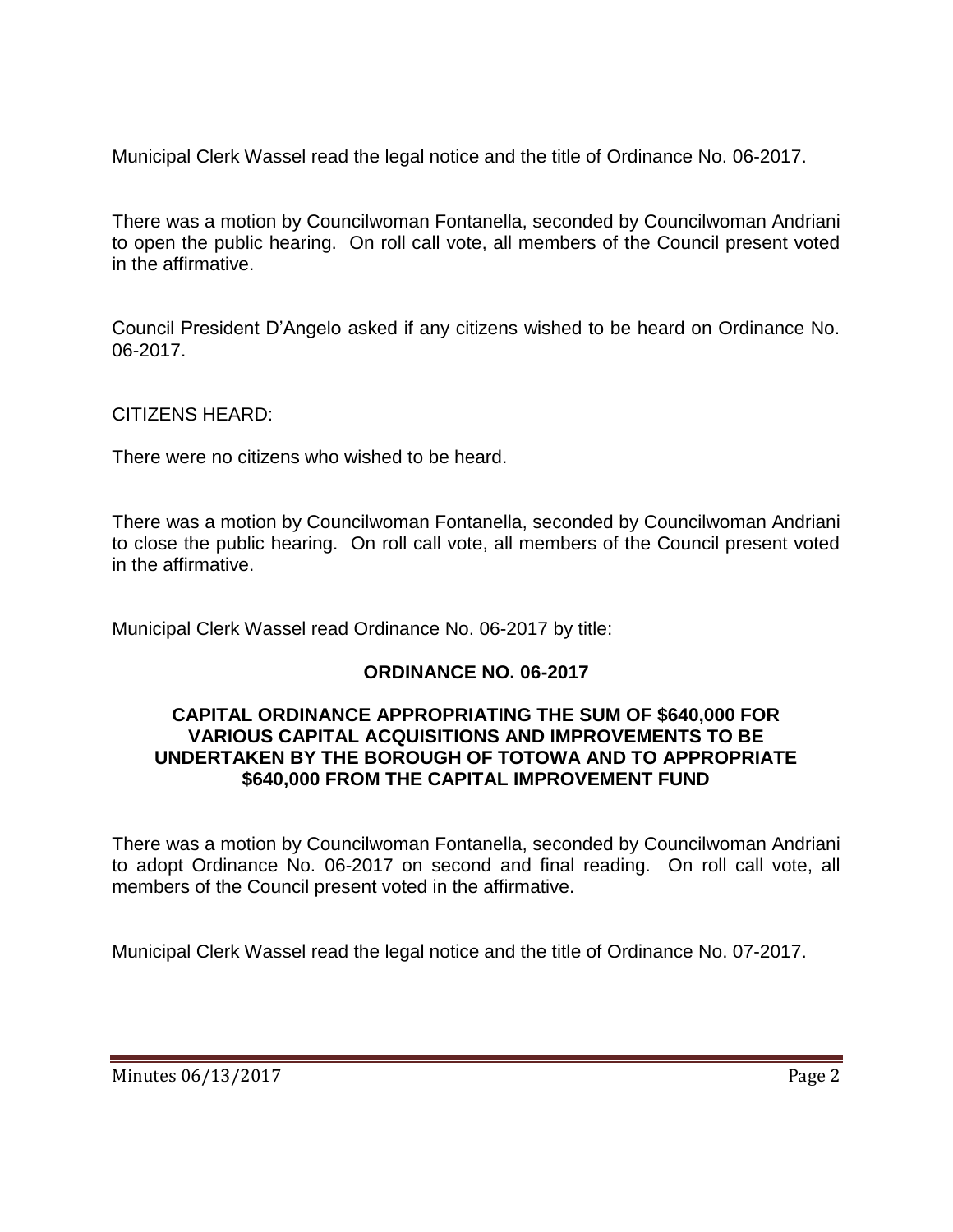There was a motion by Councilwoman Fontanella, seconded by Councilwoman Andriani to open the public hearing. On roll call vote, all members of the Council present voted in the affirmative.

Council President D'Angelo asked if any citizens wished to be heard on Ordinance No. 07-2017.

CITIZENS HEARD:

There were no citizens who wished to be heard.

There was a motion by Councilwoman Fontanella, seconded by Councilwoman Andriani to close the public hearing. On roll call vote, all members of the Council present voted in the affirmative.

Municipal Clerk Wassel read Ordinance No. 07-2017 by title:

### **ORDINANCE NO. 07-2017**

### **CAPITAL ORDINANCE AMENDING ORDINANCE NOS. 08-2012, 06-2013, 10-2013, 05-2014, 09-2015 AND 12-2016 APPROPRIATING AN ADDITIONAL \$100,000 FOR SEWER MAIN IMPROVEMENTS TO BE UNDERTAKEN BY THE BOROUGH OF TOTOWA AND TO APPROPRIATE AN ADDITIONAL \$100,000 FROM A COMMUNITY DEVELOPMENT BLOCK GRANT**

There was a motion by Councilwoman Fontanella, seconded by Councilwoman Andriani to adopt Ordinance No. 07-2017 on second and final reading. On roll call vote, all members of the Council present voted in the affirmative.

There was a motion by Councilwoman Fontanella, seconded by Councilwoman Andriani to revert to the regular order of business. On roll call vote, all members of the Council present voted in the affirmative.

Council President D'Angelo asked if any members of the Council, the Municipal Clerk or the Municipal Attorney wished to address the Council.

Minutes 06/13/2017 Page 3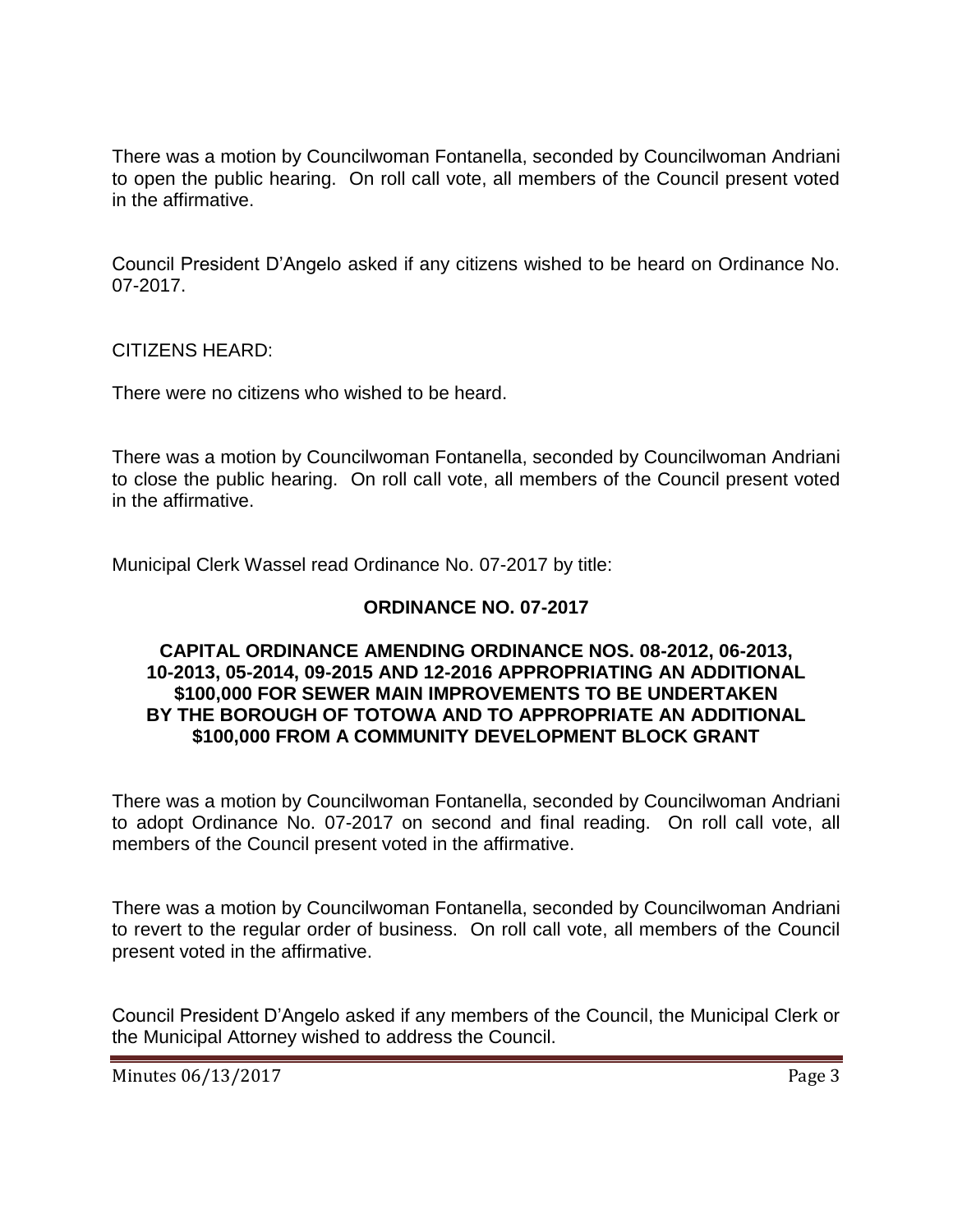Council President D'Angelo: Congratulated our own Kristin Corrado for winning the Primary for Senator along with her running mates.

Councilwoman Andriani: As Liaison to the Board of Recreation announced the following: Pool will open this Saturday, June  $17^{th}$ ; The first movie night at the pool will be held on June 24<sup>th</sup>; Summer camp opens on June 26<sup>th</sup>; The Summer Concert Series will begin with a show on June  $28^{th}$ ; Last Friday, June  $9^{th}$  we held a very successful trip to Yankee Stadium and we will now schedule a trip to a Mets game.

Councilman Picarelli: Acknowledged and thanked our first responders, specifically Sergeant Jim Eisele, Officer Jeff Pasquariello, Officer Meagan Akins and the First Aid Squad for assisting his grandmother who passed out at the end of the Memorial Day parade.

### CITIZENS HEARD:

Mike Mahometa, 269 Lincoln Avenue: Said that about four or five weeks ago before going on vacation he noticed a large developer's sign on the North Jersey Developmental Center property and now it is gone and wondered why. Council President D'Angelo: Responded that the developer jumped the gun a little because the State still owns the property.

There was a motion by Councilwoman Fontanella, seconded by Councilwoman Andriani to approve the Minutes of the Mayor and Council for the Youth Week meeting of May 23, 2017. On roll call vote, all members of the Council present voted in the affirmative.

### COMMITTEE ON FINANCE:

There was a motion by Councilman Picarelli, seconded by Councilwoman Fontanella to approve Resolution No. 2017-13 for the payment of bills. On roll call vote, all members of the Council present voted in the affirmative.

There was a motion by Councilman Picarelli, seconded by Councilwoman Fontanella to approve the following resolution authorizing the Treasurer to issue refunds to various property owners due to overpayment of  $2<sup>nd</sup>$  Quarter 2017 taxes. On roll call vote, all members of the Council present voted in the affirmative.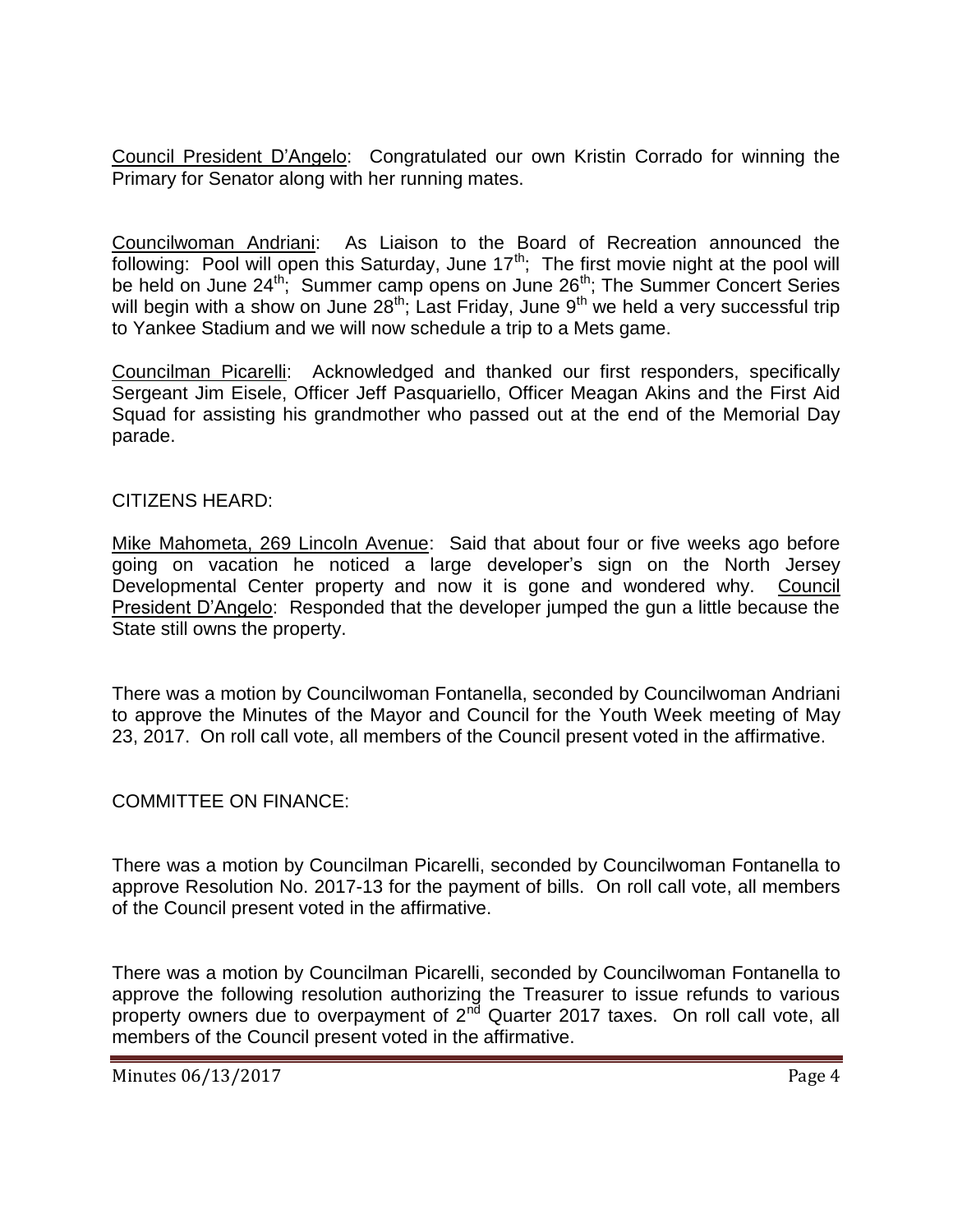## RESOLUTION

WHEREAS, there has been an overpayment of taxes on the properties listed below; and

WHEREAS, the taxpayer is entitled to a refund; and

WHEREAS, the chart sets forth the refund as follows:

2<sup>nd</sup> Qtr 2017

| <b>Block</b><br>9 | Lot<br>42.01 | Property/Owner<br>10 Huizenga Lane<br>George C. Shamey<br>(prior owner) | Payable to:<br>Corelogic<br>Attn: Refunds Dept.<br>P.O.Box 9202<br>Coppell, Texas 75019    | Overpayment<br>\$2,441.20 |
|-------------------|--------------|-------------------------------------------------------------------------|--------------------------------------------------------------------------------------------|---------------------------|
| 10.01             | 23           | 4 Knox Terrace<br>Abraham & Terry Ann Mamary                            | Abraham & Terry Ann<br>Mamary                                                              | \$3224.92                 |
| 101               | 9            | 104 Bogert St.<br>Sam & Gail Cicen<br>(prior owners)                    | Lereta LLC<br>1123 Parkview Dr<br>Covina, Ca. 91723<br>Attn: RETURNS                       | \$1620.56                 |
| 105               | 17           | 31 Garfield Place<br>Cara Huff                                          | Genuine Title Agency, LLC<br>28 Northside Avenue<br>South River, NJ 08882                  | \$1,681.30                |
| 166               | 6            | 11 Winifred Drive<br>Michael & Linda Paese                              | Spring Valley Title Agency<br>266 Harristown Road<br>Ste 303<br>Glen Rock, NJ 07452        | \$2,862.84                |
| 173               | 6            | 669 North Riverview Drive<br>Ahmed & Sami Khatib                        | <b>Premium Title Services</b><br>1000 Abernathy Road NE<br>Suite 200<br>Atlanta, Ga. 30328 | \$1,962.59                |

NOW, THEREFORE, BE IT RESOLVED, that the overpayment shall be refunded to the taxpayer, as stated above, and the Treasurer is authorized to issue separate checks for the refunds, which shall be paid to the stated property owner or taxing authority.

There was a motion by Councilman Picarelli, seconded by Councilwoman Fontanella to adopt the following Resolution Authorizing Settlement Of The 2012, 2013, 2014, 2015, 2016 And 2017 Tax Appeals Entitled 4 Taft Road V. Borough Of Totowa. On roll call vote, all members of the Council present voted in the affirmative.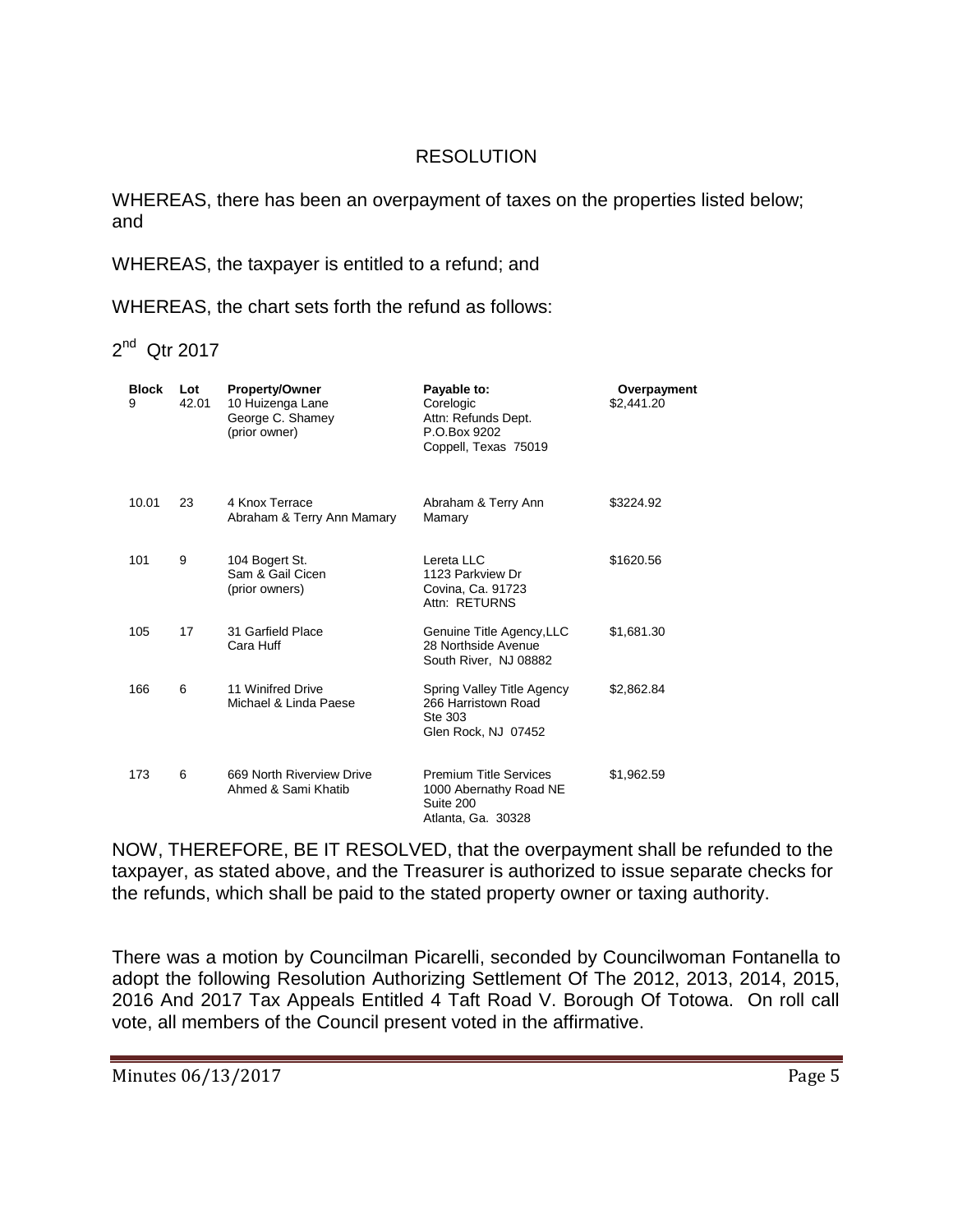# RESOLUTION NO. 76-2017

### RESOLUTION AUTHORIZING SETTLEMENT OF THE 2012, 2013, 2014, 2015, 2016 AND 2017 TAX APPEALS ENTITLED 4 TAFT ROAD V. BOROUGH OF TOTOWA

WHEREAS, appeals of the real property tax assessments for stated tax years; and

WHEREAS, each Block and Lot listed therein was assessed at the amount stated therein; and

WHEREAS, the proposed Stipulations of Settlement, copies of which are incorporated herein as if set forth at length, has been reviewed and recommended by the Borough Tax Assessor and Borough Tax Expert; and

WHEREAS, the settlement of these matters on the attached list are in the best interest of the Borough of Totowa.

NOW, THEREFORE, BE IT RESOLVED, by the Borough of Totowa, New Jersey, as follows:

- 1. The Borough's Tax Appeal Attorney, Raymond B. Reddin, Esq. is authorized to execute Stipulations of Settlement on behalf of the Borough of Totowa with respect to the tax appeals on the attached list which are currently pending in the Tax Court of New Jersey.
- 2. All municipal officials are hereby authorized to take whatever action may be necessary to implement the terms of this Resolution and authorizes the Special Tax Counsel to enter into the Stipulation of Settlement as provided by Taxpayer.

There was a motion by Councilman Picarelli, seconded by Councilwoman Fontanella to adopt the following Resolution Authorizing Settlement Of The 2013, 2014, 2015, 2016 And 2017 Tax Appeals Entitled L.B. Company V. Borough Of Totowa. On roll call vote, all members of the Council present voted in the affirmative.

## RESOLUTION NO. 77-2017

RESOLUTION AUTHORIZING SETTLEMENT OF THE 2013, 2014, 2015, 2016 AND 2017 TAX APPEALS ENTITLED L.B. COMPANY V. BOROUGH OF TOTOWA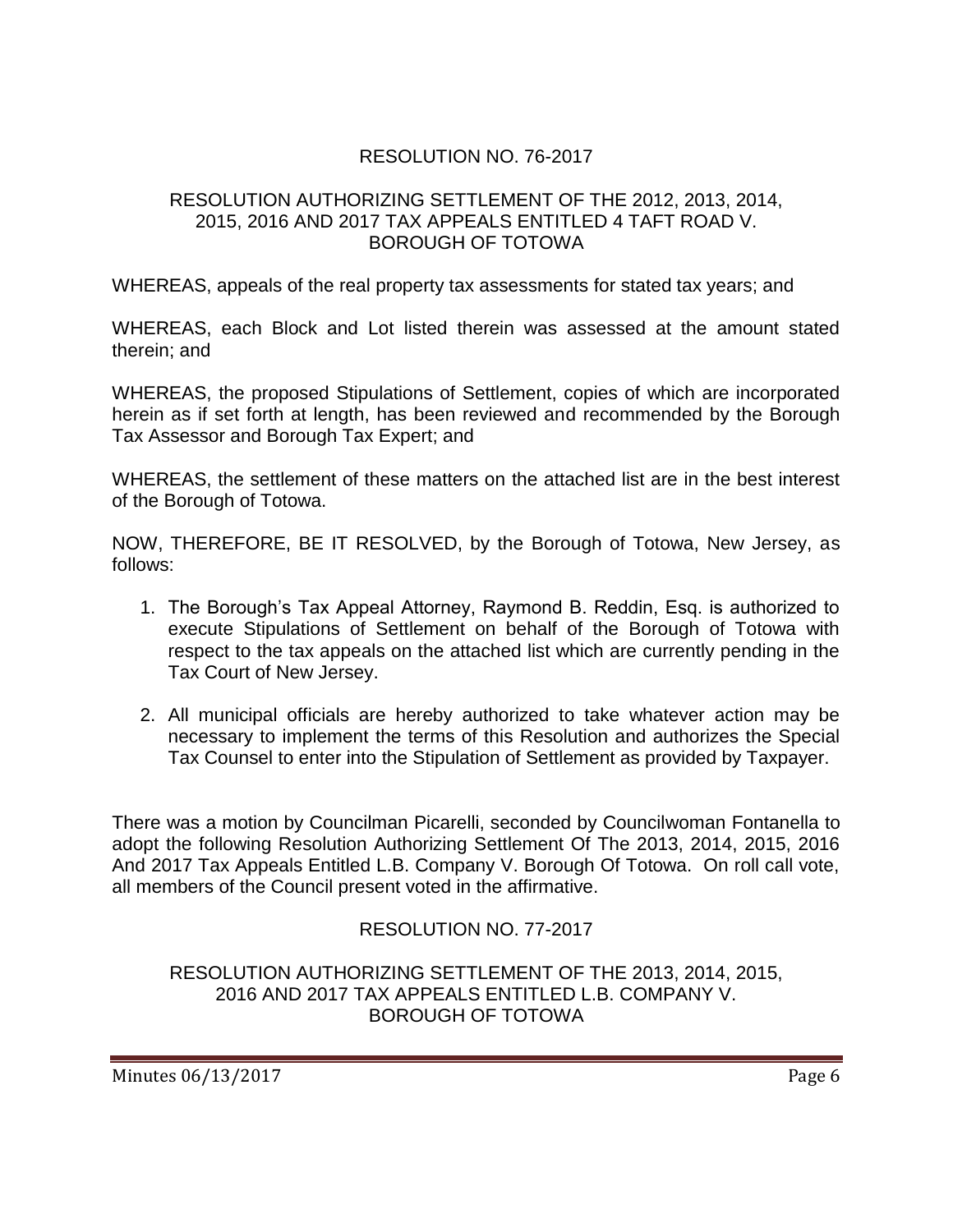WHEREAS, appeals of the real property tax assessments for stated tax years; and

WHEREAS, each Block and Lot listed therein was assessed at the amount stated therein; and

WHEREAS, the proposed Stipulations of Settlement, copies of which are incorporated herein as if set forth at length, has been reviewed and recommended by the Borough Tax Assessor and Borough Tax Expert; and

WHEREAS, the settlement of these matters on the attached list are in the best interest of the Borough of Totowa.

NOW, THEREFORE, BE IT RESOLVED, by the Borough of Totowa, New Jersey, as follows:

- 1. The Borough's Tax Appeal Attorney, Raymond B. Reddin, Esq. is authorized to execute Stipulations of Settlement on behalf of the Borough of Totowa with respect to the tax appeals on the attached list which are currently pending in the Tax Court of New Jersey.
- 2. All municipal officials are hereby authorized to take whatever action may be necessary to implement the terms of this Resolution and authorizes the Special Tax Counsel to enter into the Stipulation of Settlement as provided by Taxpayer.

There was a motion by Councilman Picarelli, seconded by Councilwoman Fontanella to adopt the following Resolution Authorizing Settlement Of The 2015 Tax Appeal Entitled Hasar LLC V. Borough Of Totowa. On roll call vote, all members of the Council present voted in the affirmative.

## RESOLUTION NO. 78-2017

## RESOLUTION AUTHORIZING SETTLEMENT OF THE 2015 TAX APPEAL ENTITLED HASAR LLC V. BOROUGH OF TOTOWA

WHEREAS, appeals of the real property tax assessments for stated tax years; and

WHEREAS, each Block and Lot listed therein was assessed at the amount stated therein; and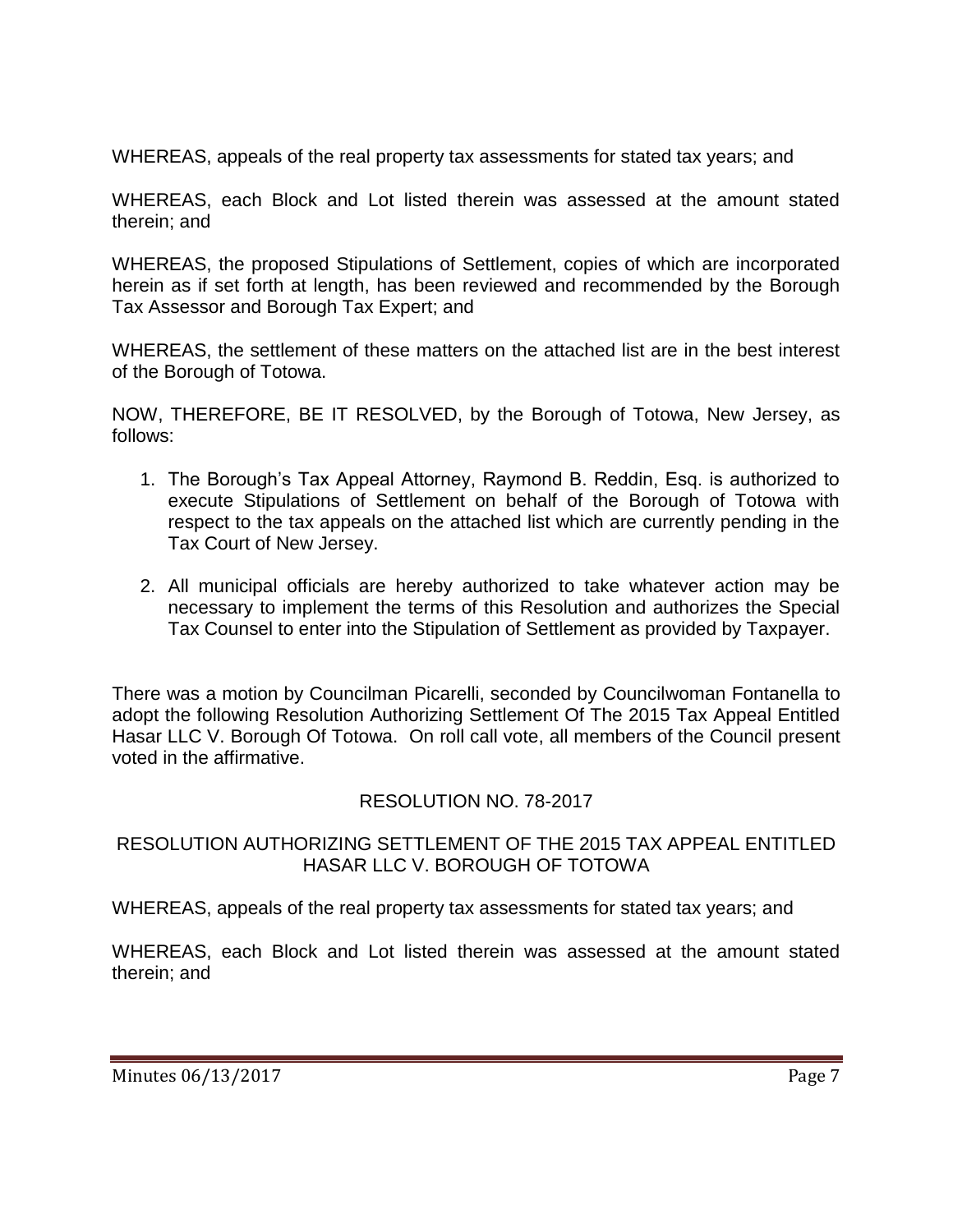WHEREAS, the proposed Stipulations of Settlement, copies of which are incorporated herein as if set forth at length, has been reviewed and recommended by the Borough Tax Assessor and Borough Tax Expert; and

WHEREAS, the settlement of these matters on the attached list are in the best interest of the Borough of Totowa.

NOW, THEREFORE, BE IT RESOLVED, by the Borough of Totowa, New Jersey, as follows:

- 1. The Borough's Tax Appeal Attorney, Raymond B. Reddin, Esq. is authorized to execute Stipulations of Settlement on behalf of the Borough of Totowa with respect to the tax appeals on the attached list which are currently pending in the Tax Court of New Jersey.
- 2. All municipal officials are hereby authorized to take whatever action may be necessary to implement the terms of this Resolution and authorizes the Special Tax Counsel to enter into the Stipulation of Settlement as provided by Taxpayer.

There was a motion by Councilman Picarelli, seconded by Councilwoman Fontanella to adopt the following Resolution Authorizing Settlement Of The 2011, 2012, 2013, 2014, 2015, 2016 And 2017 Tax Appeals Entitled Marbil Realty V. Borough Of Totowa. On roll call vote, all members of the Council present voted in the affirmative.

## RESOLUTION NO. 79-2017

#### RESOLUTION AUTHORIZING SETTLEMENT OF THE 2011, 2012, 2013, 2014, 2015, 2016 AND 2017 TAX APPEALS ENTITLED MARBIL REALTY V. BOROUGH OF TOTOWA

WHEREAS, appeals of the real property tax assessments for stated tax years; and

WHEREAS, each Block and Lot listed therein was assessed at the amount stated therein; and

WHEREAS, the proposed Stipulations of Settlement, copies of which are incorporated herein as if set forth at length, has been reviewed and recommended by the Borough Tax Assessor and Borough Tax Expert; and

WHEREAS, the settlement of these matters on the attached list are in the best interest of the Borough of Totowa.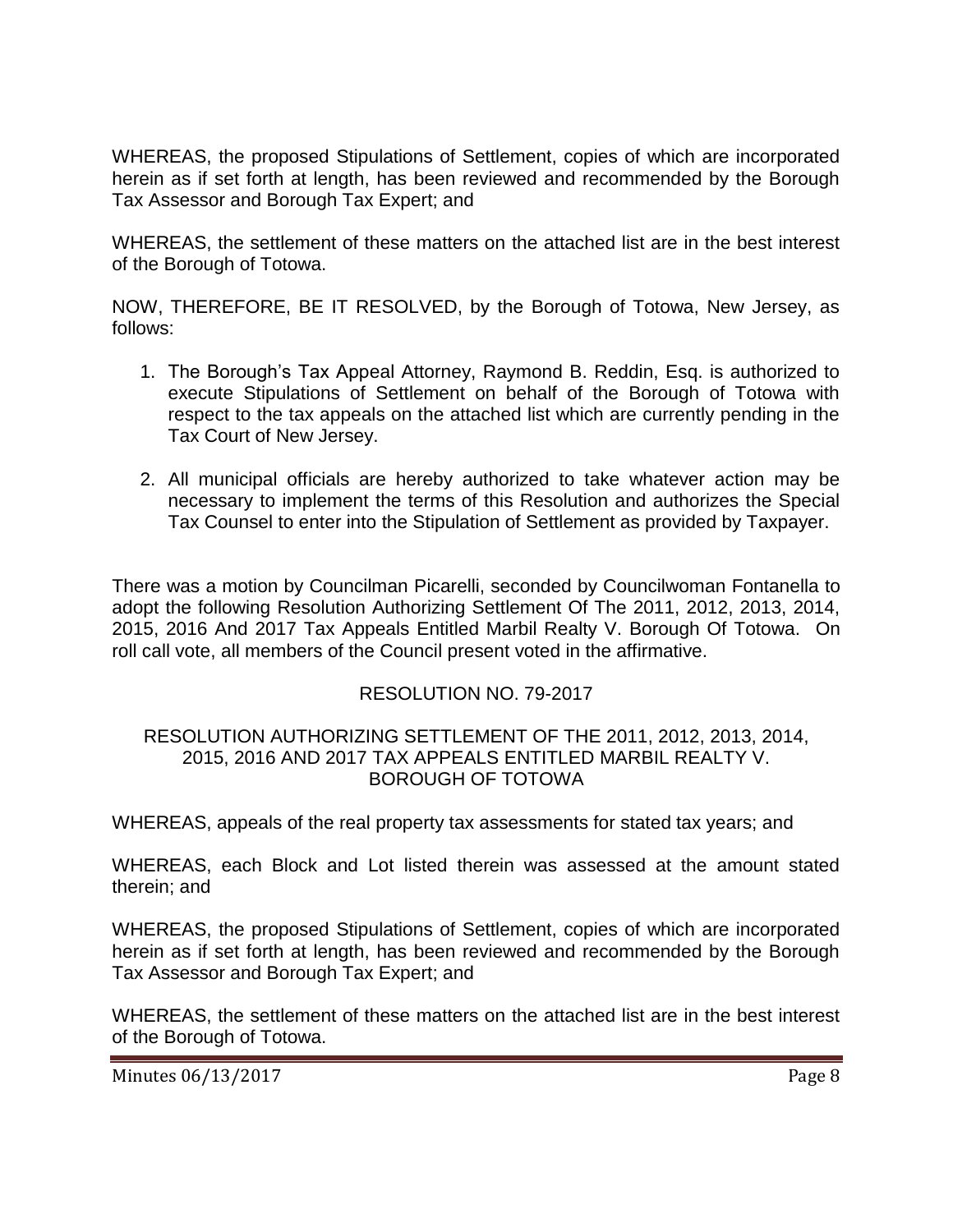NOW, THEREFORE, BE IT RESOLVED, by the Borough of Totowa, New Jersey, as follows:

- 1. The Borough's Tax Appeal Attorney, Raymond B. Reddin, Esq. is authorized to execute Stipulations of Settlement on behalf of the Borough of Totowa with respect to the tax appeals on the attached list which are currently pending in the Tax Court of New Jersey.
- 2. All municipal officials are hereby authorized to take whatever action may be necessary to implement the terms of this Resolution and authorizes the Special Tax Counsel to enter into the Stipulation of Settlement as provided by Taxpayer.

There was a motion by Councilman Picarelli, seconded by Councilwoman Fontanella to adopt the following Resolution Certifying That The Governing Body Has Complied With N.J.A.C. 5:30-6.5 Pertaining To The Annual Audit. On roll call vote, all members of the Council present voted in the affirmative.

# RESOLUTION NO. 80-2017

### RESOLUTION CERTIFYING THAT THE GOVERNING BODY HAS COMPLIED WITH N.J.A.C. 5:30-6.5 PERTAINING TO THE ANNUAL AUDIT

WHEREAS, N.J.S.A. 40A:5-4 requires the governing body of every local unit to have made an annual audit of its books, accounts and financial transactions; and

WHEREAS, the Annual Report of Audit for the year 2016 has been filed by a Registered Municipal Accountant with the Municipal Clerk pursuant to N.J.S.A. 40A:5-6, and a copy has been received by each member of the governing body; and

WHEREAS, R.S. 52:27BB-34 authorizes the Local Finance Board of the State of New Jersey to prescribe reports pertaining to the local fiscal affairs; and

WHEREAS, the Local Finance Board has promulgated N.J.A.C. 5:30-6.5, a regulation requiring that the governing body of each municipality shall by resolution certify to the Local Finance Board of the State of New Jersey that all members of the governing body have reviewed, as a minimum, the sections of the annual audit entitled "Comments and Recommendations"; and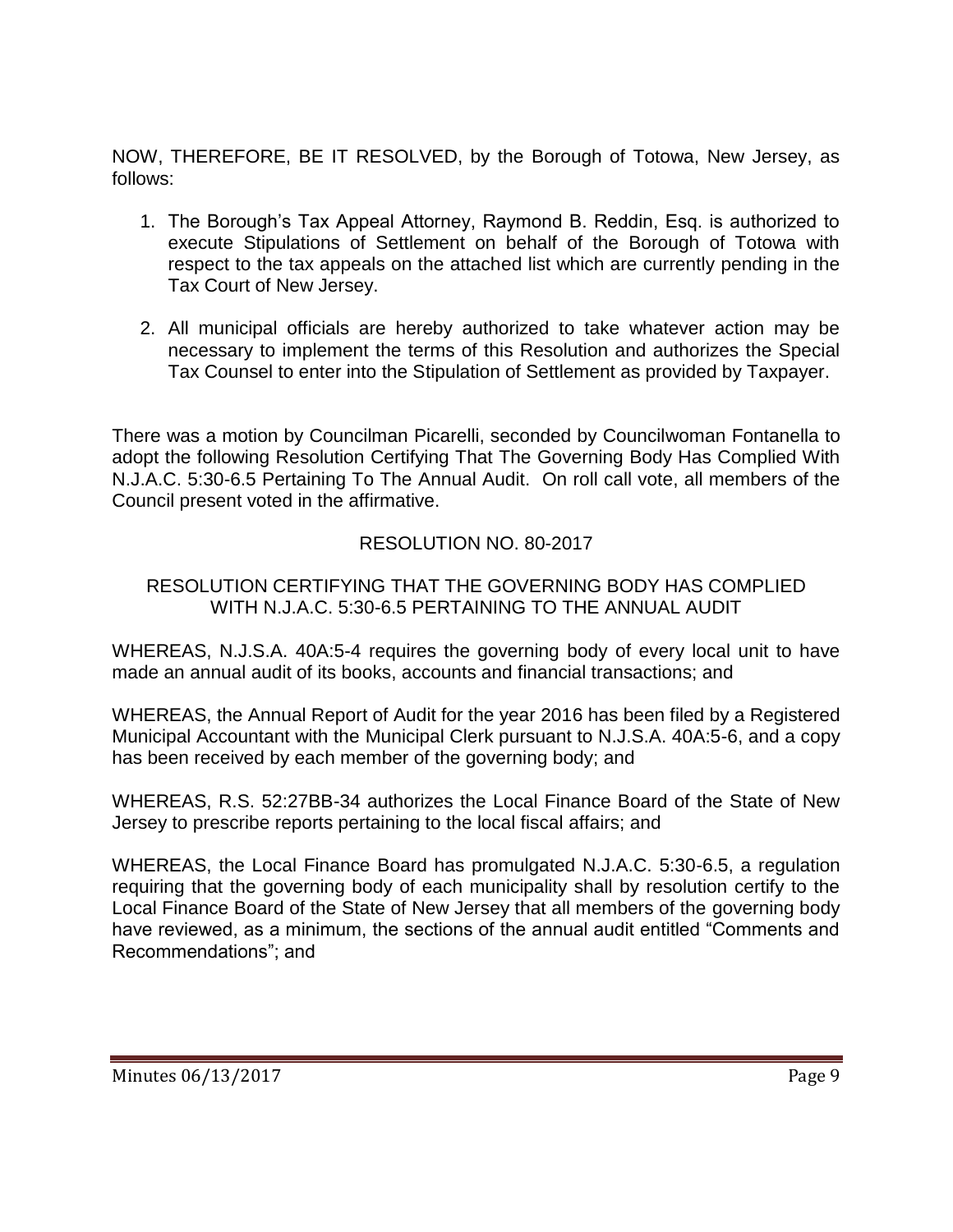WHEREAS, the members of the governing body have personally reviewed as a minimum the Annual Report of Audit, and specifically the sections of the Annual Audit entitled "Comments and Recommendations" as evidenced by the group affidavit form of the governing body attached hereto; and

WHEREAS, such resolution of certification shall be adopted by the governing body no later than forty-five days after the receipt of the annual audit, pursuant to N.J.A.C. 5:30- 6.5; and

WHEREAS, all members of the governing body have received and have familiarized themselves with, at least, the minimum requirements of the Local Finance Board of the State of New Jersey, as stated aforesaid and have subscribed to the affidavit, as provided by the Local Finance Board; and

WHEREAS, failure to comply with the regulations of the Local Finance Board of the State of New Jersey may subject the members of the local governing body to the penalty provisions of R.S. 52:27BB-52 – to wit:

R.S. 52:27BB-52 – "A local Officer or member of a local governing body who, after a date fixed for compliance, fails or refuses to obey an order of the director (Director of Local Government Services), under the provisions of this Article, shall be guilty of a misdemeanor and, upon conviction, may be fined not more than one thousand dollars (\$1,000.00) or imprisoned for not more than one year, or both, in addition shall forfeit his office."

NOW, THEREFORE, BE IT RESOLVED, that the Mayor and Council of the Borough of Totowa, hereby states that it has complied with N.J.A.C. 5:30-6.5 and does hereby submit a certified copy of this resolution and the required affidavit to said Board to show evidence of said compliance.

Upon the recommendation of the Committee, there was a motion by Councilman Picarelli, seconded by Councilwoman Fontanella to appoint Colby Bierach as Prosecutor's Assistant. On roll call vote, all members of the Council present voted in the affirmative.

## ACTING MAYOR'S APPOINTMENT

I, Acting Mayor, Lou D'Angelo, with the advice and consent of the Council do hereby appoint Colby Bierach as Prosecutor's Assistant for a term of one year ending on December 31, 2017.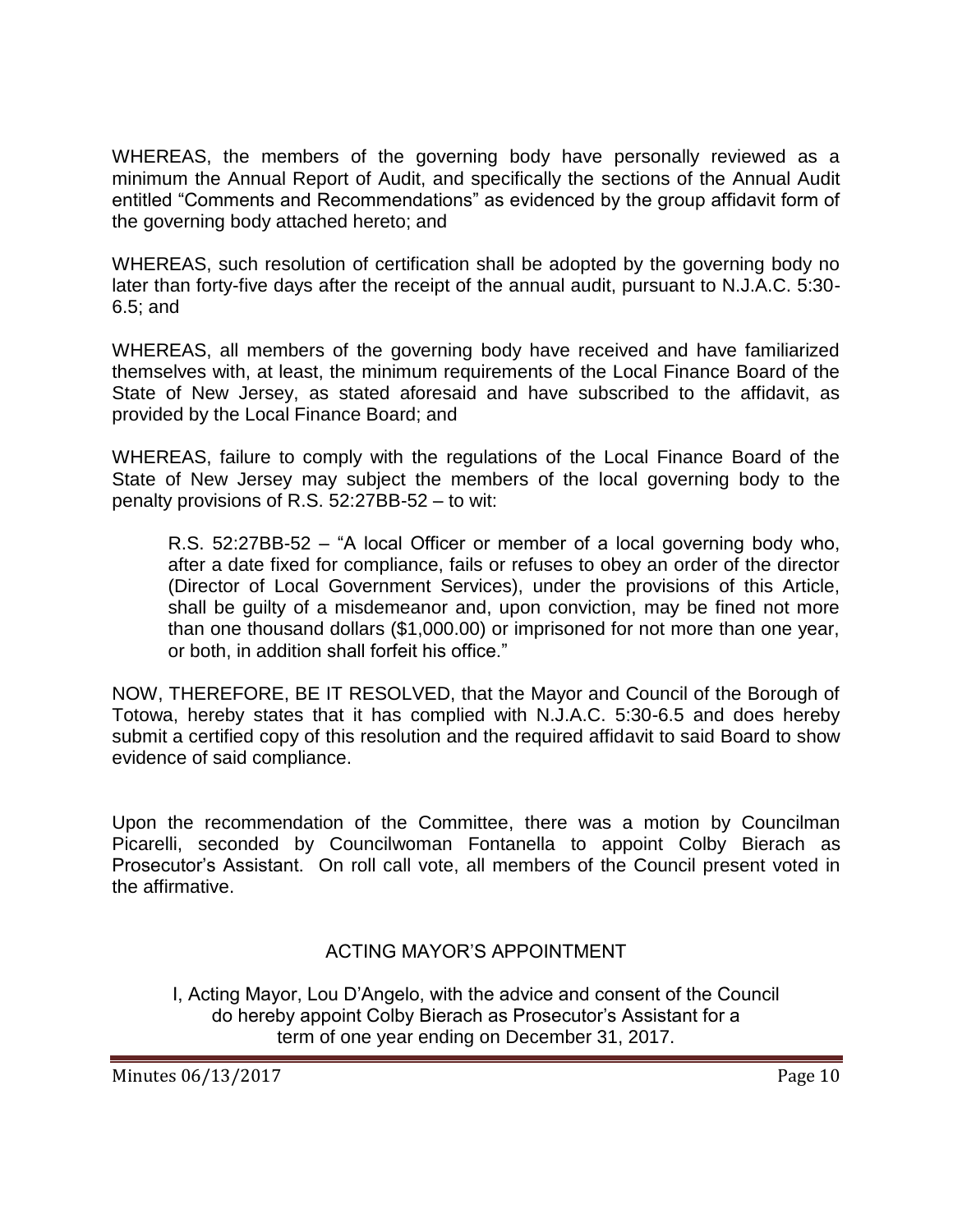There was a motion by Councilman Picarelli, seconded by Councilwoman Fontanella to confirm the appointment. On roll call vote, all members of the Council present voted in the affirmative.

## COMMITTEE ON PUBLIC SAFETY:

Upon the recommendation of the Committee, there was a motion by Councilwoman Fontanella, seconded by Councilman Bucher to appoint Matthew Barbieri as First Aid Director. On roll call vote, all members of the Council present voted in the affirmative.

## ACTING MAYOR'S APPOINTMENT

### I, Acting Mayor, Lou D'Angelo, with the advice and consent of the Council do hereby appoint Matthew Barbieri as First Aid Director for an unexpired term of one year ending on December 31, 2017.

There was a motion by Councilwoman Fontanella, seconded by Councilman Bucher to confirm the appointment. On roll call vote, all members of the Council present voted in the affirmative.

There was a motion by Councilwoman Fontanella, seconded by Councilman Bucher to approve payment of the annual garage rent for 2017 to Volunteer Fire Company No. 1 and to Riverview Park Fire Company, Inc. On roll call vote, all members of the Council present voted in the affirmative.

There was a motion by Councilwoman Fontanella, seconded by Councilman Bucher to approve Agreement between the Borough of Totowa and Rizwan Sherazi to participate in the Volunteer Tuition Credit Program pursuant to P.L. 1998, c. 145 and authorize the Mayor and Municipal Clerk to execute the same. On roll call vote, all members of the Council present voted in the affirmative.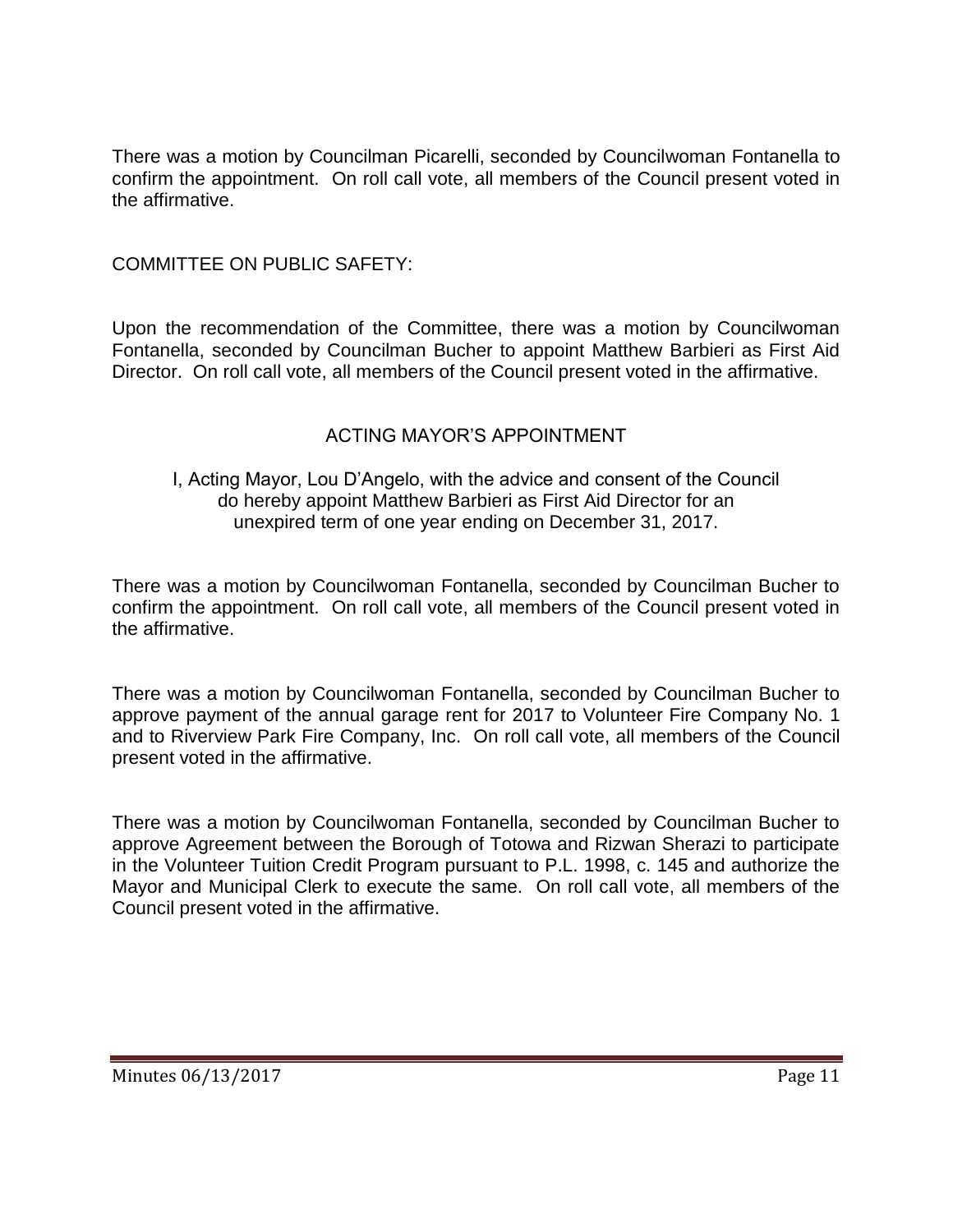# COMMITTEE ON PUBLIC WORKS:

There was a motion by Councilman Bucher, seconded by Councilman Picarelli to adopt the following Resolution Authorizing Settlement Agreement With The New Jersey Department Of Environmental Protection. On roll call vote, all members of the Council present voted in the affirmative.

# RESOLUTION NO. 81-2017

### RESOLUTION AUTHORIZING SETTLEMENT AGREEMENT WITH THE NEW JERSEY DEPARTMENT OF ENVIRONMENTAL PROTECTION

WHEREAS, the Borough of Totowa owns and operates a public community water system as defined by N.J.A.C. 7:10-1.3, commonly known as the Borough of Totowa Water Department ("Water Department"); and

WHEREAS, the Water Department is assigned Public Water System Identification Number NJ1612001 and serves approximately 10,804 people in the community with water purchased from the Passaic Valley Water Commission, a supplier of treated surface water; and

WHEREAS, the New Jersey Safe Drinking Water Act regulations, specifically N.J.A.C. 7:10-5.4(a) and the Federal Safe Drinking Water Act, 40 CFR 141.86, require that a supplier of water must monitor for lead and copper at a frequency specified in 40 CFR 141.86(d) and submit a compliance sampling report to the New Jersey Department of Environmental Protection ("DEP") Northern Bureau of Water Compliance and Enforcement ("NBWCE") within the first 10 days following the end of the month in which any test, measurement or analysis is made or the first 10 days following the end of the required monitoring period, whichever is shortest; and

WHEREAS, the Water Department was required to collect 30 lead and copper samples during the period of June 1, 2015 through September 30, 2015 but only submitted 25 lead and copper samples; and

WHEREAS, the DEP issued the Borough of Totowa a Notice of Non-Compliance citing it for failing to adequately monitor for lead and copper; and

WHEREAS, the DEP may compromise its claim for a maximum civil administrative penalty and settle this matter in accordance with N.J.S.A. 58:12A-1 and N.J.A.C. 7:10- 3.4(d); and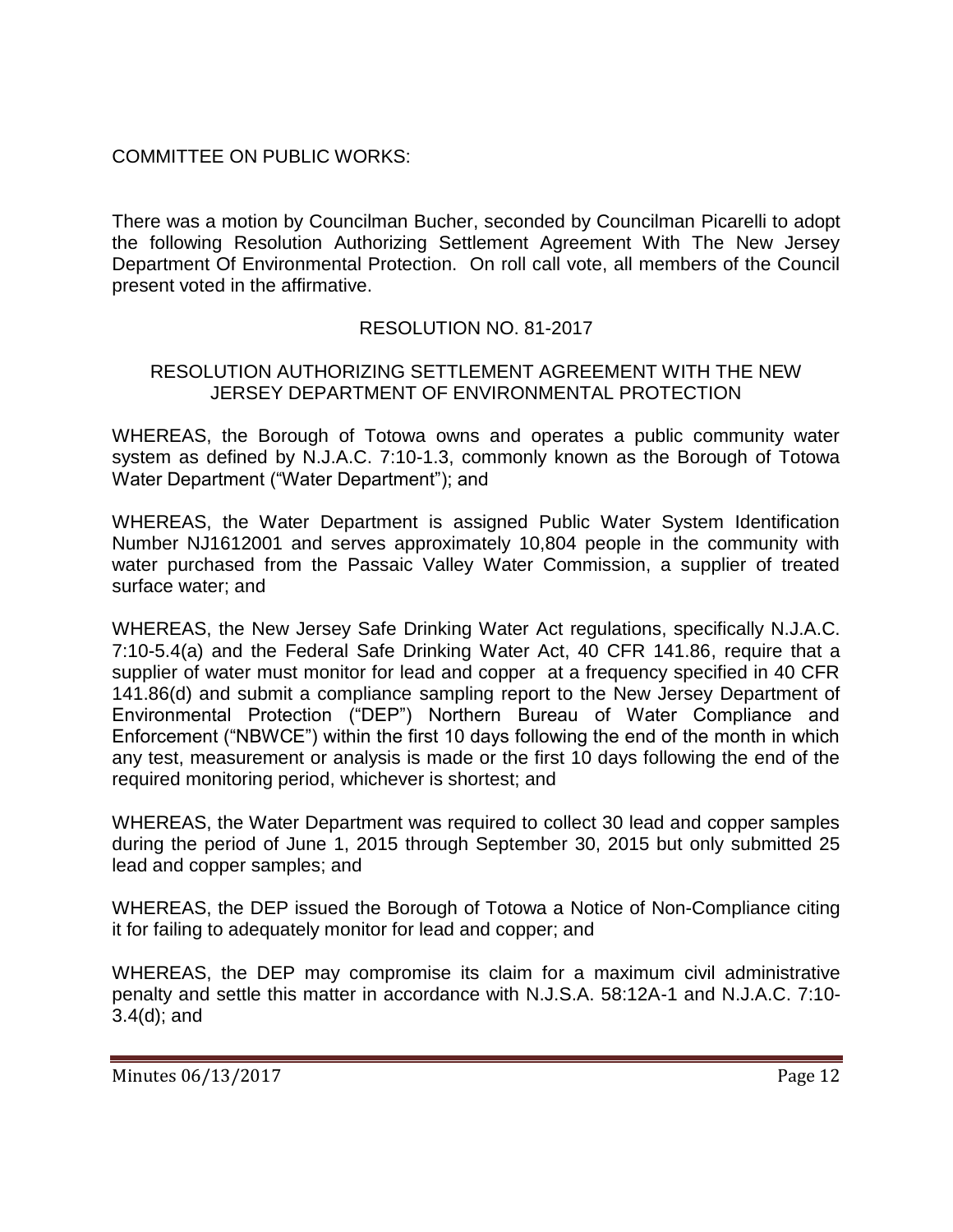WHEREAS, the DEP and the Borough of Totowa have agreed to a settlement wherein the Borough of Totowa shall pay a penalty in the amount of \$1,105.00 to the State of New Jersey; and

WHEREAS, the Mayor and Council of the Borough of Totowa desire to authorize this settlement in the interest of amicably resolving this matter.

NOW, THEREFORE, BE IT RESOVED, that the Mayor and Council of the Borough of Totowa do hereby authorize the aforementioned settlement agreement between the New Jersey Department of Environmental Protection and the Borough of Totowa.

BE IT FURTHER RESOVED, that the Municipal Council of the Borough of Totowa does hereby authorize the Mayor and Municipal Clerk to execute any and all instruments relating thereto.

BE IT FURTHER RESOLVED, that the Borough of Totowa shall remit payment in the amount of \$1,105.00 to the State of New Jersey within 60 days of receipt of a fully executed settlement agreement.

A letter was received from the New Jersey Department of Transportation advising that the Borough has been selected to receive funding from their FY 2017 Municipal Aid Program for Jefferson Place and Raphael Road in the amount of \$200,000. There was a motion by Councilman Bucher, seconded by Councilman Picarelli to accept the grant funds. On roll call vote, all members of the Council present voted in the affirmative.

## COMMITTEE ON ENGINEERING & PUBLIC PROPERTY:

There was no report.

COMMITTEE ON LIAISON & INSPECTION:

There was a motion by Councilwoman Andriani, seconded by Councilman Bucher to adopt the following Resolution Of The Borough Of Totowa, In The County Of Passaic, New Jersey Authorizing The Redevelopment Agreement Between The Borough And The Redeveloper Pursuant To The Local Redevelopment And Housing Law, N.J.S.A. 40A:12a-1, Et Seq. On roll call vote, all members of the Council present voted in the affirmative.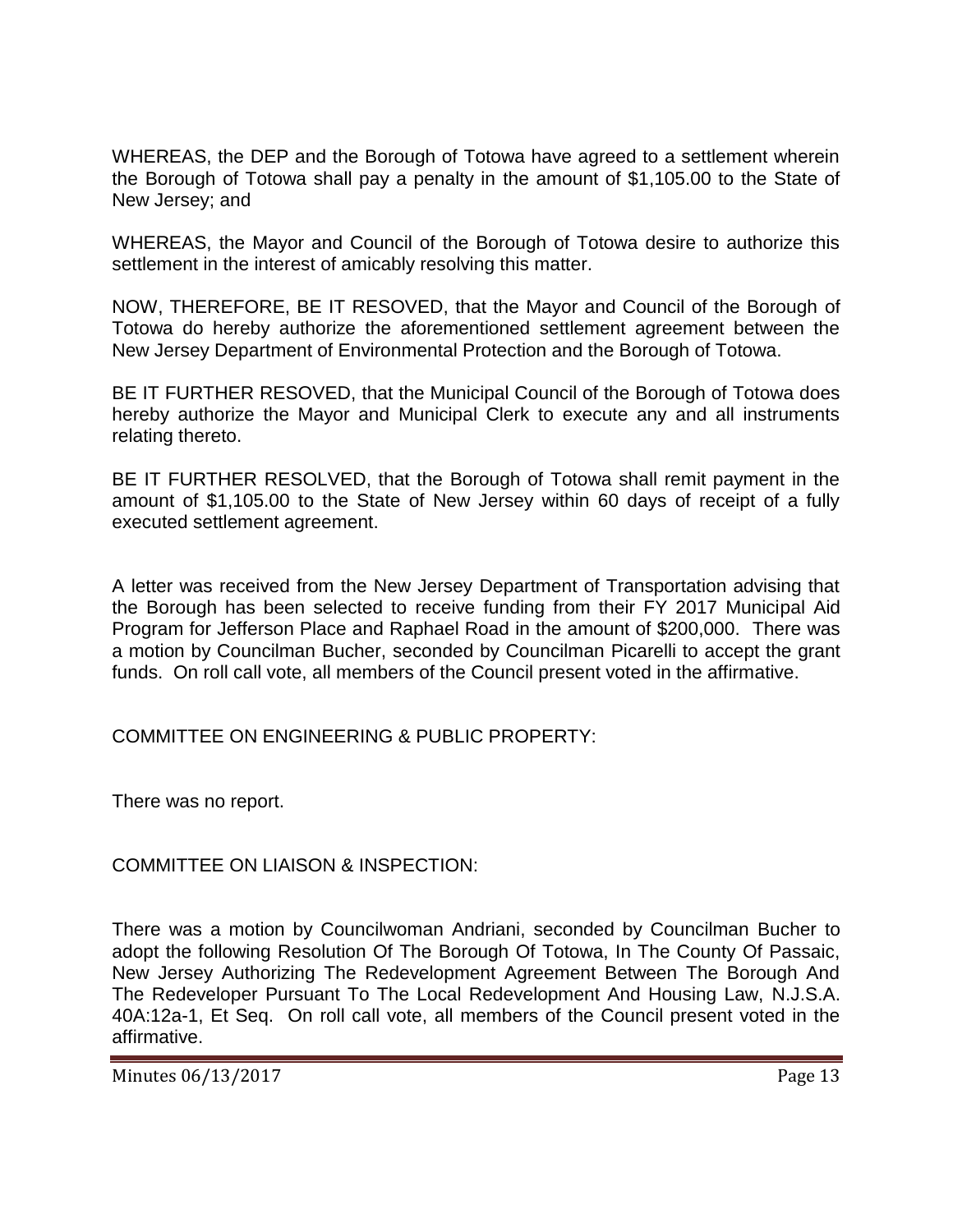## RESOLUTION NO. 82-2017

### RESOLUTION OF THE BOROUGH OF TOTOWA, IN THE COUNTY OF PASSAIC, NEW JERSEY AUTHORIZING THE REDEVELOPMENT AGREEMENT BETWEEN THE BOROUGH AND THE REDEVELOPER PURSUANT TO THE LOCAL REDEVELOPMENT AND HOUSING LAW, *N.J.S.A*. 40A:12A-1, *et seq.*

WHEREAS, the municipal council of the Borough of Totowa (the "Borough Council") in the County of Passaic, State of New Jersey (the "Borough"), a public body corporate and politic of the State of New Jersey (the "State"), is authorized pursuant to the Local Redevelopment and Housing Law, *N.J.S.A.* 40A:12A-1 *et seq.* (the "Redevelopment Law") to determine whether certain parcels of land with the Borough constitute an area in need of rehabilitation and/or an area in need of redevelopment; and

WHEREAS, on August 25, 2015, the Borough Council adopted a resolution authorizing and directing the planning board of the Borough (the "Planning Board") to conduct an investigation of the property commonly known on the Borough tax map as Block 154, Lot 19 (Block 154, Lot 19 and Block 154.01, Lot 1 on the tax assessment records) (hereinafter, the "Study Area"), to determine whether the Study Area meets the criteria set forth in the Redevelopment Law, specifically *N.J.S.A.* 40A:12A-5, and should be designated as an area in need of redevelopment, which designation would authorize the Borough Council to use all those powers permitted by the Redevelopment Law, other than the power of eminent domain; and

WHEREAS, on October 8, 2015, the Planning Board held a public hearing in accordance with *N.J.S.A.* 40A:12A-6 at which it reviewed the findings of a report prepared by the Alaimo Group (the "Planning Consultant") entitled "Preliminary Investigation, Potential Redevelopment Area, Former North Jersey Developmental Center Site (Block 154, Lot 19) Totowa Borough, Passaic County, New Jersey" dated September 16, 2015 (the "Redevelopment Study") which determined that the Study Area meets the criteria for designation as an "area in need of redevelopment" under the Redevelopment Law, and adopted a resolution which endorsed the findings of the Redevelopment Study and recommended to the Borough Council, pursuant to *N.J.S.A.* 40A:12A-6, that the Study Area be designated as an "area in need of redevelopment"; and

WHEREAS, on October 13, 2015, in accordance with the criteria set forth in the Redevelopment Law, the Borough accepted the recommendation of the Planning Board and adopted a resolution which designated the Study Area as an "area in need of redevelopment" (the "Redevelopment Area"); and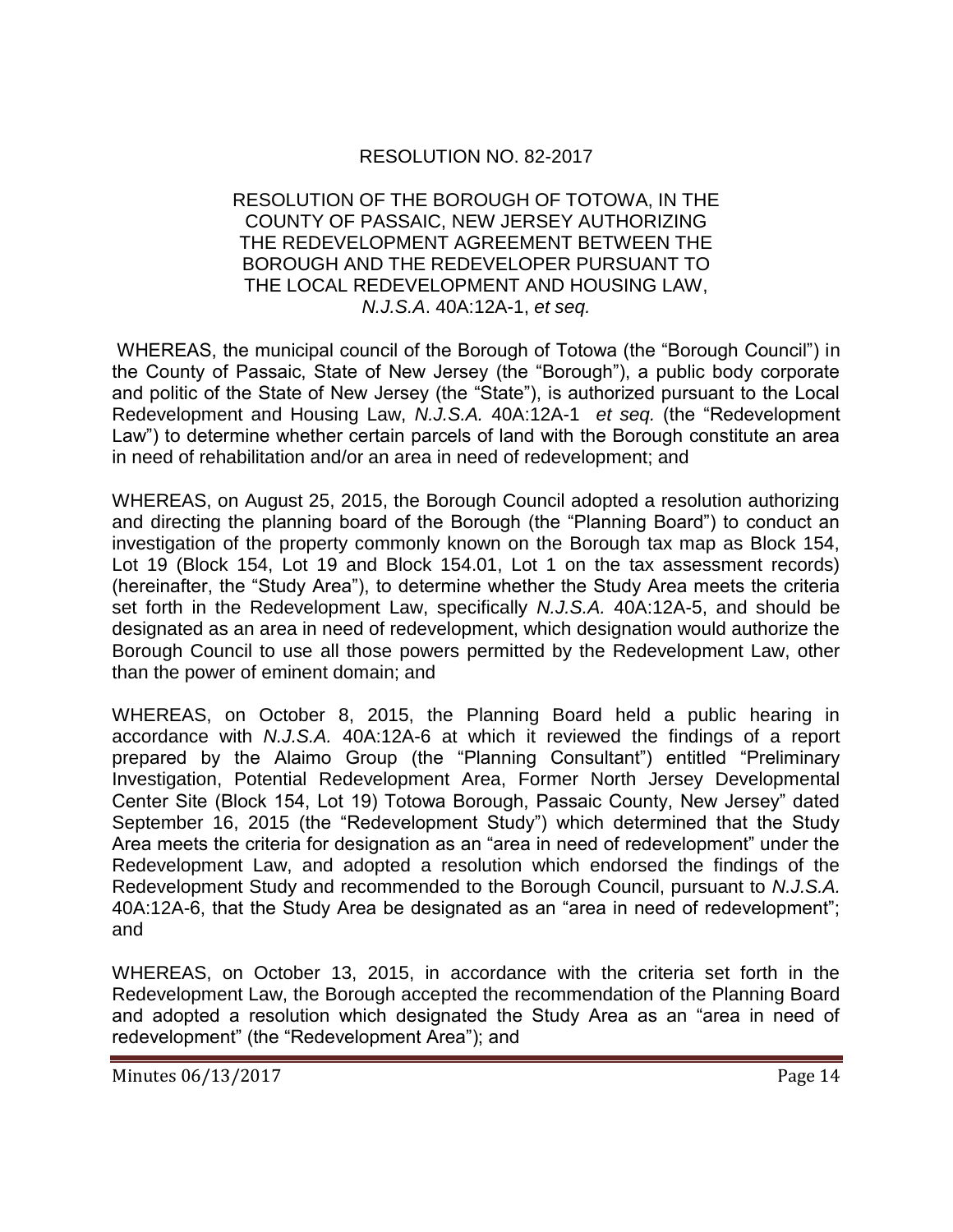WHEREAS, by commission of the Borough Council, the Planning Consultant prepared a Redevelopment Plan for the Redevelopment Area (the "Redevelopment Plan") which was referred to the Planning Board pursuant to the Redevelopment Law, specifically *N.J.S.A.* 40A:12A-7(e); and

WHEREAS, the Planning Board reviewed the Redevelopment Plan at a public hearing on February 11, 2016 at the conclusion of which, the Planning Board determined that Ordinance No. 03-2016 and the Redevelopment Plan which it adopts are determined to be substantially consistent with or designed to effectuate the Borough of Totowa Master Plan as amended in accordance with the 2014 Master Plan Re-examination Report and the Planning Board further recommended that the Borough Council adopt the Redevelopment Plan and Ordinance No. 03-2016; and

WHEREAS, the Borough Council adopted the Redevelopment Plan by Ordinance No. 03-2016 on February 23, 2016; and

WHEREAS, the Planning Consultant prepared a First Amendment to the aforementioned Redevelopment Plan entitled "North Jersey Developmental Center (NJDC) First Amendment to Redevelopment Plan Borough of Totowa, Passaic County, New Jersey" which is dated April 6, 2017; and

WHEREAS, pursuant to the Redevelopment Law, specifically *N.J.S.A.* 40A:12A-7(e), the Planning Board reviewed the First Amendment to the Redevelopment Plan and transmitted its recommendations relating to the First Amendment to the Redevelopment Plan to the Borough Council prior to adoption; and

WHEREAS, on April 13, 2017, the Planning Board, at a duly noticed public meeting, presented the First Amendment to the Redevelopment Plan and allowed all those present who wished to comment to be heard and recommended the adoption of the First Amendment to the Redevelopment Plan to the Borough Council; and

WHEREAS, on April 25, 2017, the Borough Council adopted by Ordinance 04-2017, entitled "An Ordinance of the Borough of Totowa, County of Passaic, New Jersey Amending Ordinance No. 03-2016 and Amending the Redevelopment Plan for the Property Commonly Known as Block 154, Lot 19 on the Tax Map of the Borough of Totowa (Block 154, Lot 19, Block 154.01, Lot 1) on the Tax Assessment Records of the Borough of Totowa"; and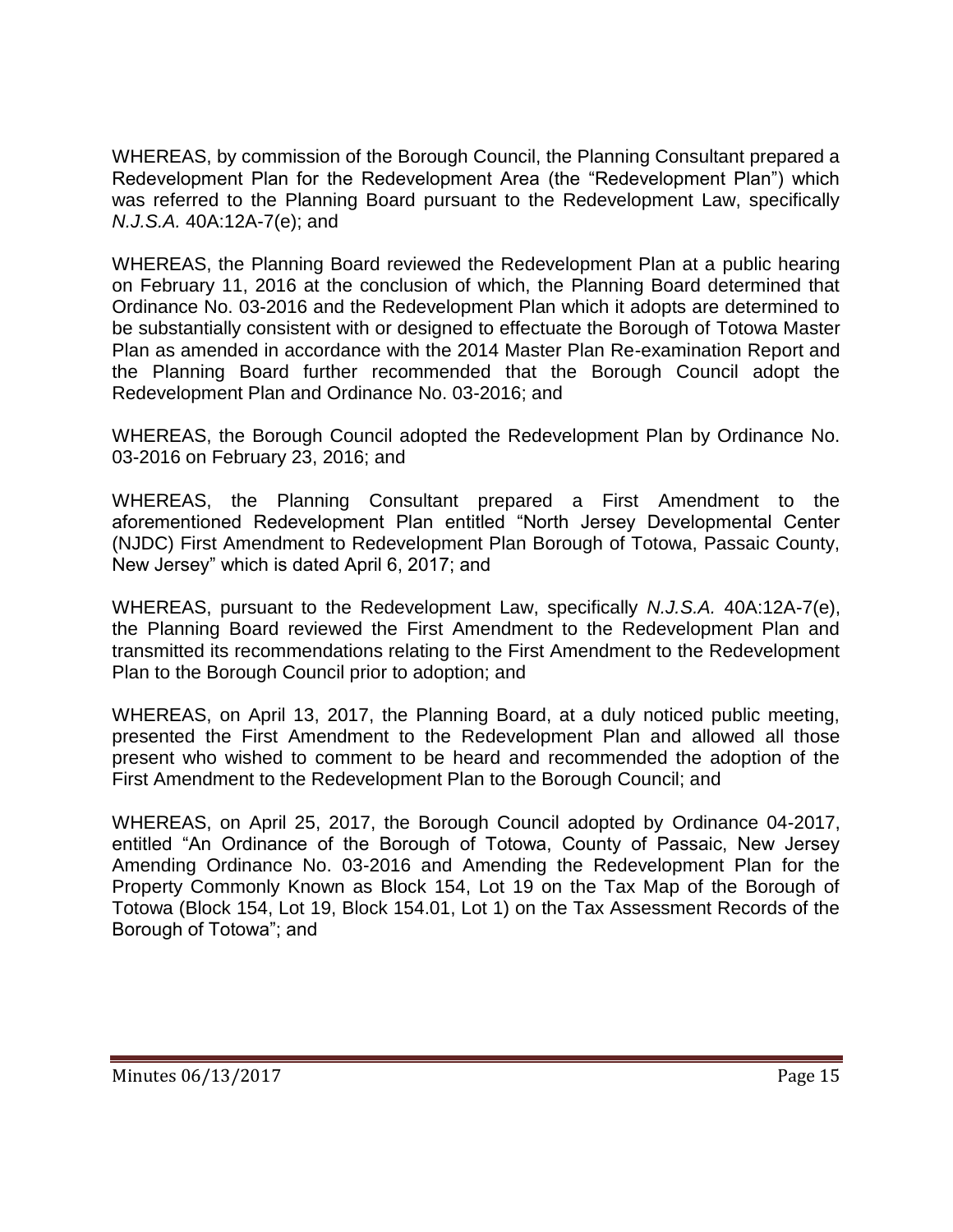WHEREAS, NJDC Urban Renewal DE, LLC (the "Redeveloper") submitted a responsive proposal to the Borough's Request for Proposals, issued August 10, 2016, which proposal has been selected by the Borough and as such the Borough designated the Redeveloper, by Resolution 36-2017, dated January 24, 2017, as conditional redeveloper (as defined in the Redevelopment Law) of the Redevelopment Area, so as to redevelop the Redevelopment Area in accordance with the terms of the Redevelopment Plan and the Redevelopment Law; and

WHEREAS, the Borough Council recognizes the credentials, experience and financial capability of the Redeveloper to design and construct the Project; and

WHEREAS, the Borough Council desires to approve the execution of the Redevelopment Agreement with the Redeveloper; and

WHEREAS, the Redevelopment Agreement provides, among other things, that the Redeveloper assumes and is subject to certain obligations set forth in the Redevelopment Agreement; and

WHEREAS, the Borough Council desires to approve the execution of the Redevelopment Agreement with the Redeveloper.

NOW, THEREFORE, BE IT RESOLVED, BY THE BOROUGH COUNCIL OF THE BOROUGH OF TOTOWA, as follows:

Section 1. The aforementioned recitals are incorporated herein as though fully set forth at length.

Section 2. The Borough Council hereby authorizes the Mayor to execute, and the Borough Clerk to attest, the Redevelopment Agreement, in substantially the same form as that on file with the Borough Clerk and which, by this reference is incorporated herein, with such additions, deletions and modifications as may be necessary after consultation with the Borough's professional consultants and the Redeveloper.

Section 3. Copies of the executed Redevelopment Agreement shall be placed on file with the Office of the Clerk and be available for public inspection in accordance with the law.

Section 4. If any part of this Resolution shall be deemed invalid, such parts shall be severed and the invalidity thereby shall not affect the remaining parts of this Resolution.

Section 5. This Resolution shall take effect immediately.